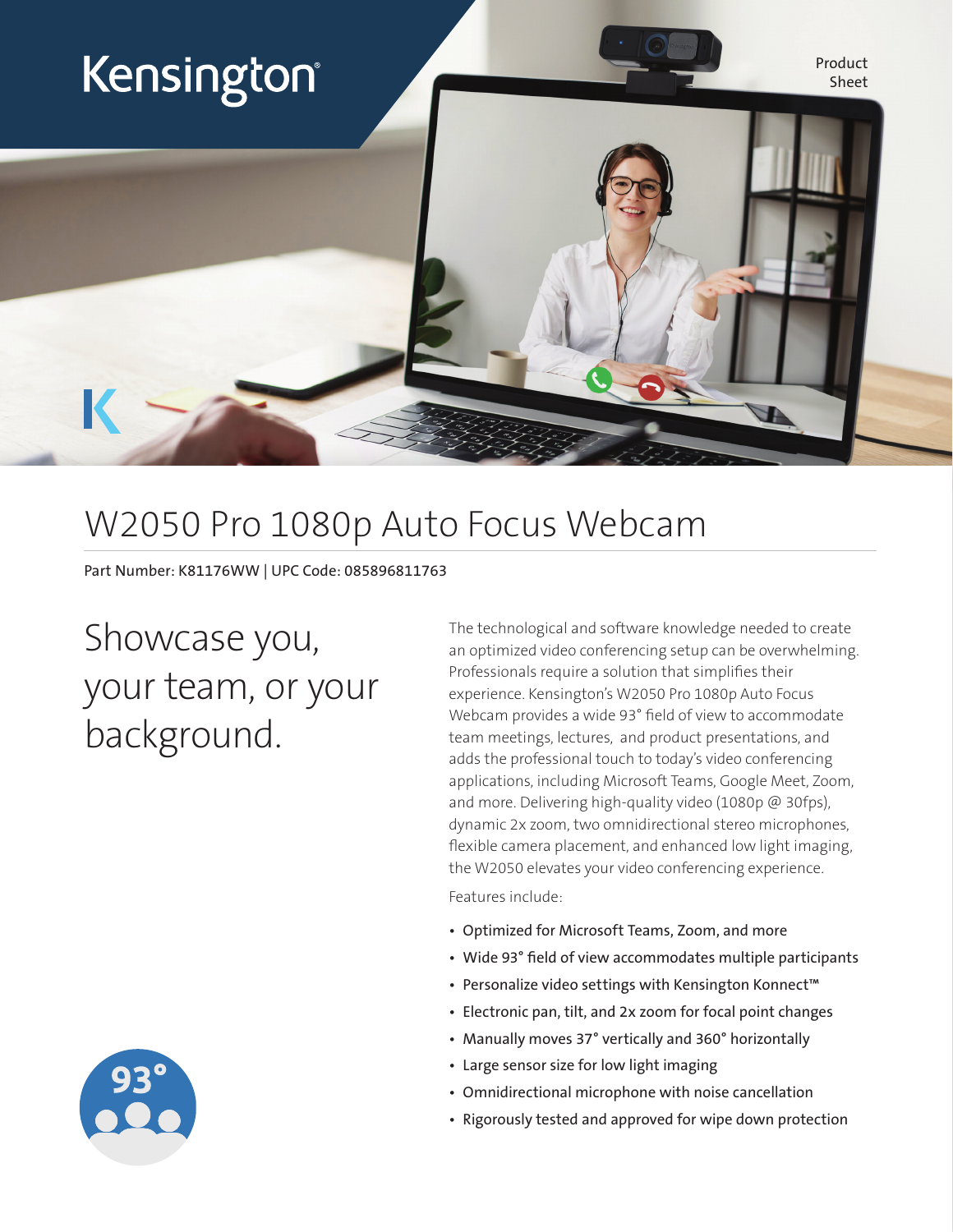# Kensington®

## W2050 Pro 1080p Auto Focus Webcam

Part Number: K81176WW | UPC Code: 085896811763



#### Professional Video Technology

Delivers high-quality video at 1080p (1920x1080/30fps)—with automatic focus and large sensor for enhanced low-light performance.

#### Simple & Powerful Software

Customize your video settings with the click of a button. Use Kensington Konnect<sup>™</sup> to optimize your focus, lighting, and experience in any setting.

#### Wide Video Frame with Privacy

The 93° diagonal field of view is ideal for team meetings, lectures, or presenting products. The integrated lens cover allows you to control when you are seen.







#### Versatile Positioning

Manually adjust your webcam up to 37° vertically and 360° horizontally to ensure the best camera angles. Take control with electronic pan, tilt, and 2x zoom (ePTZ) to showcase you, your products, or your team.

#### Omnidirectional Stereo Microphones

Two microphones with noisereduction technology ensure you sound professional in every meeting and presentation.

#### Kensington Ecosystem Compatible

Create a tailored setup based on your environment and budget by combining with a Desktop Stand (SKU code: K87651WW), Ring Light (SKU code: K87653), or other Kensington video conferencing accessory.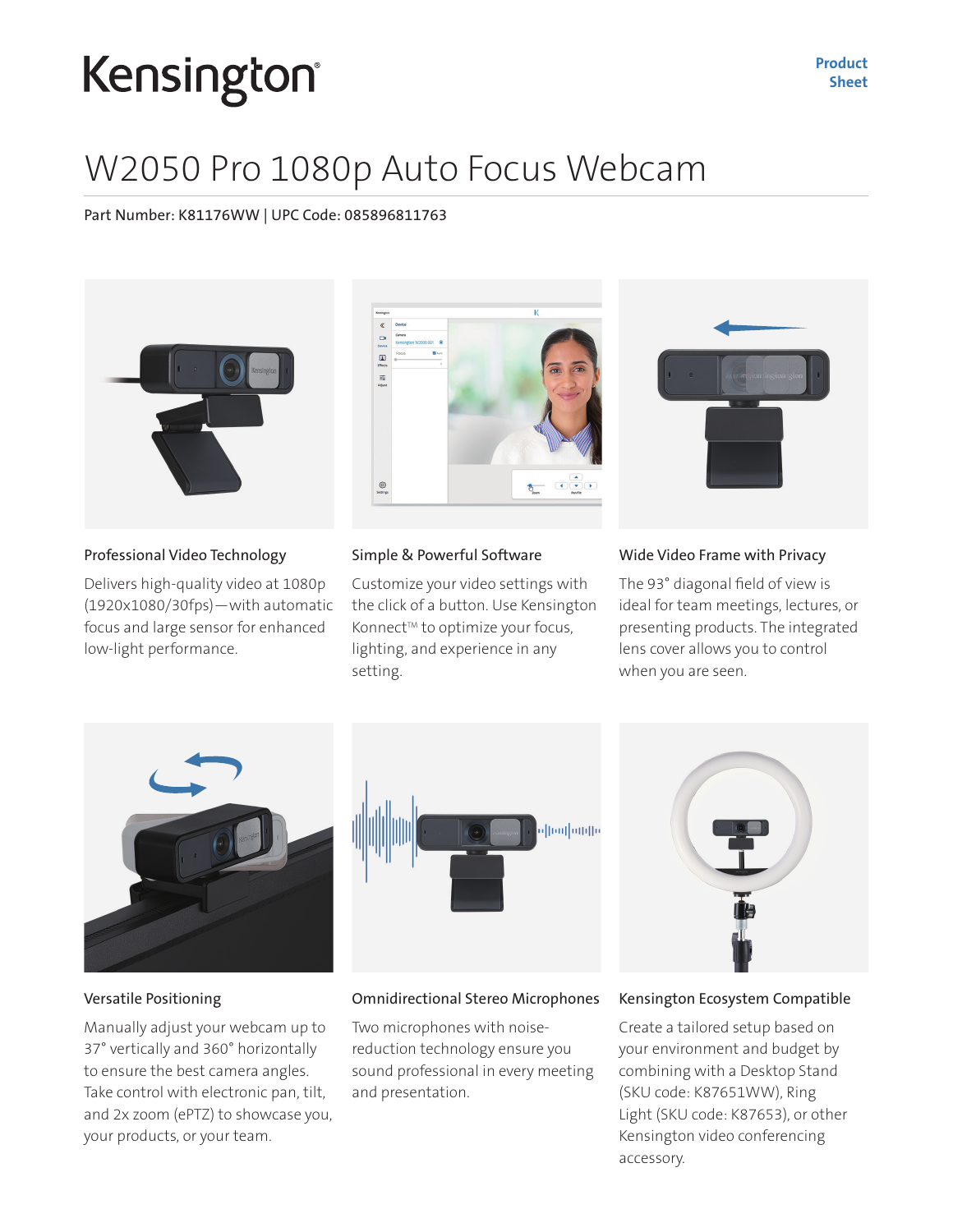## W2050 Pro 1080p Auto Focus Webcam

### Part Number: K81176WW | UPC Code: 085896811763

| Wipe Down               |                                                                                                                                                                                                        |                                                                                      |
|-------------------------|--------------------------------------------------------------------------------------------------------------------------------------------------------------------------------------------------------|--------------------------------------------------------------------------------------|
|                         | Meets MIL-STD-810H Method 504.3 Contamination by Fluids testing for resistance to breakdown<br>when exposed to cleaning and disinfecting solvents such as alcohol and bleach for at least 24<br>hours. |                                                                                      |
| System Requirement      |                                                                                                                                                                                                        |                                                                                      |
|                         | Operating Systems Supported                                                                                                                                                                            | Windows 10 or later; macOS 10.15 or later;<br>Chrome OS                              |
|                         | Plug & Play                                                                                                                                                                                            | Yes                                                                                  |
|                         | Software                                                                                                                                                                                               | Kensington Konnect: Download from Kensington<br>website (www.kensington.com/konnect) |
| USB Connections         |                                                                                                                                                                                                        |                                                                                      |
|                         | Cable                                                                                                                                                                                                  | 1.5m (5') USB-A Cable with USB-A to USB-C Adapter                                    |
| Microphone              |                                                                                                                                                                                                        |                                                                                      |
|                         | Type                                                                                                                                                                                                   | Omnidirectional Stereo microphone (Dual)                                             |
| Camera                  |                                                                                                                                                                                                        |                                                                                      |
|                         | Megapixels                                                                                                                                                                                             | $\overline{2}$                                                                       |
|                         | <b>CMOS Sensor Size</b>                                                                                                                                                                                | 1/2.7"                                                                               |
|                         | FOV                                                                                                                                                                                                    | 93° diagonal                                                                         |
|                         | Focus                                                                                                                                                                                                  | Autofocus                                                                            |
|                         | Privacy Cover                                                                                                                                                                                          | Yes                                                                                  |
|                         | Mounting                                                                                                                                                                                               | 1/4" thread mount, Mounting Clip                                                     |
| LED Indicator           |                                                                                                                                                                                                        |                                                                                      |
|                         | <b>RGB</b>                                                                                                                                                                                             | Blue LED indicates Webcam is on                                                      |
| Material Specifications |                                                                                                                                                                                                        |                                                                                      |
|                         | Main Frame                                                                                                                                                                                             | ABS                                                                                  |
|                         | Front Cover                                                                                                                                                                                            | <b>ABS</b>                                                                           |
|                         | Rear Cover                                                                                                                                                                                             | <b>ABS</b>                                                                           |
|                         | Camera Cover                                                                                                                                                                                           | ABS+Nickel Plating                                                                   |
|                         | Camera Lens                                                                                                                                                                                            | Plastic                                                                              |
|                         | LED Light Guide                                                                                                                                                                                        | PC                                                                                   |
|                         | Cable                                                                                                                                                                                                  | <b>TPE</b>                                                                           |
|                         | Clip Stand Base                                                                                                                                                                                        | ABS                                                                                  |
|                         | Clip Rubber                                                                                                                                                                                            | <b>TPU</b>                                                                           |
|                         | Clip Lift Base                                                                                                                                                                                         | <b>ABS</b>                                                                           |